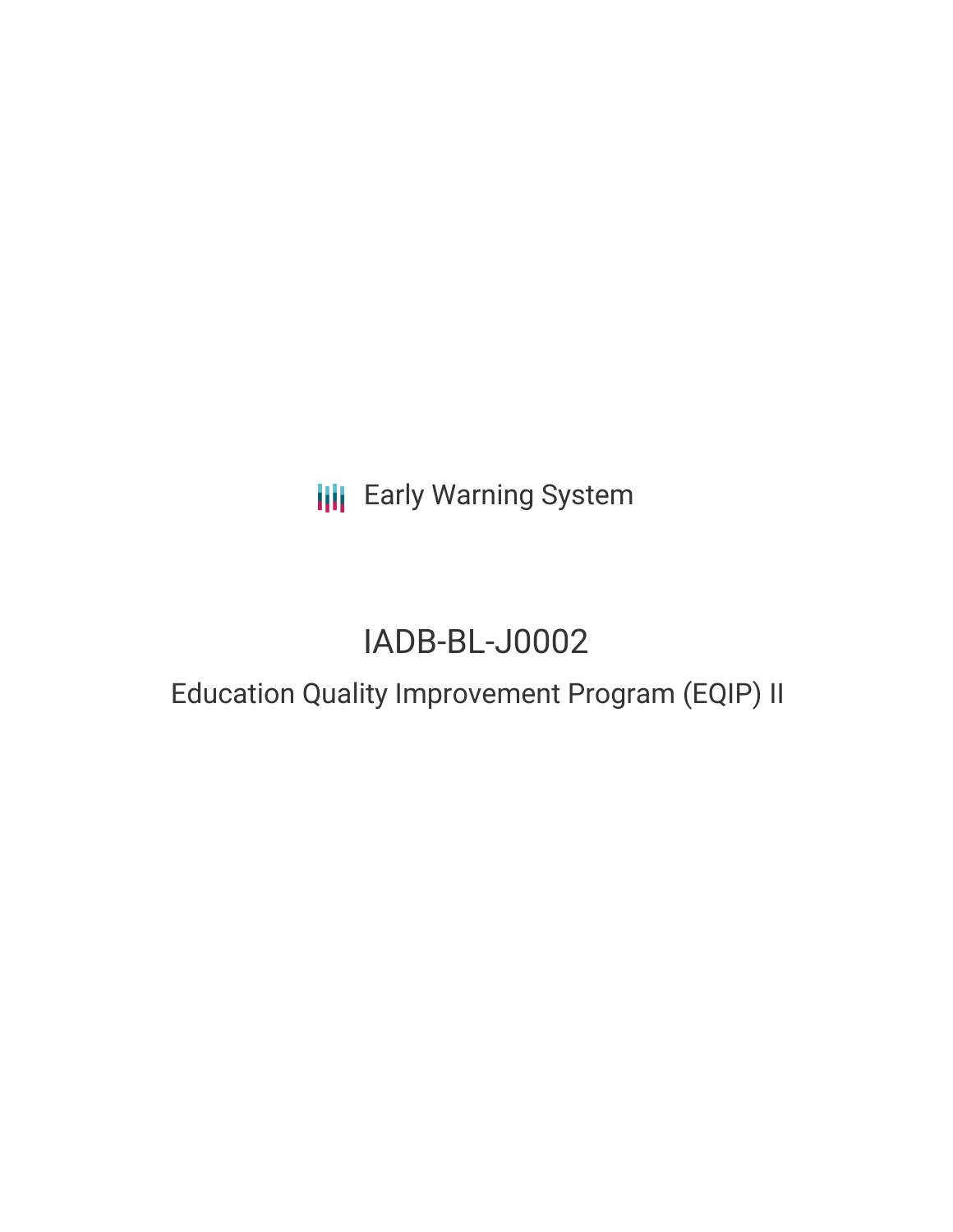

#### **Quick Facts**

| <b>Countries</b>               | <b>Belize</b>                          |
|--------------------------------|----------------------------------------|
| <b>Financial Institutions</b>  | Inter-American Development Bank (IADB) |
| <b>Status</b>                  | Approved                               |
| <b>Bank Risk Rating</b>        | C                                      |
| <b>Voting Date</b>             | 2020-10-27                             |
| <b>Borrower</b>                | <b>Government of Belize</b>            |
| <b>Sectors</b>                 | <b>Education and Health</b>            |
| <b>Investment Type(s)</b>      | Grant                                  |
| <b>Investment Amount (USD)</b> | $$2.50$ million                        |
| <b>Project Cost (USD)</b>      | $$2.50$ million                        |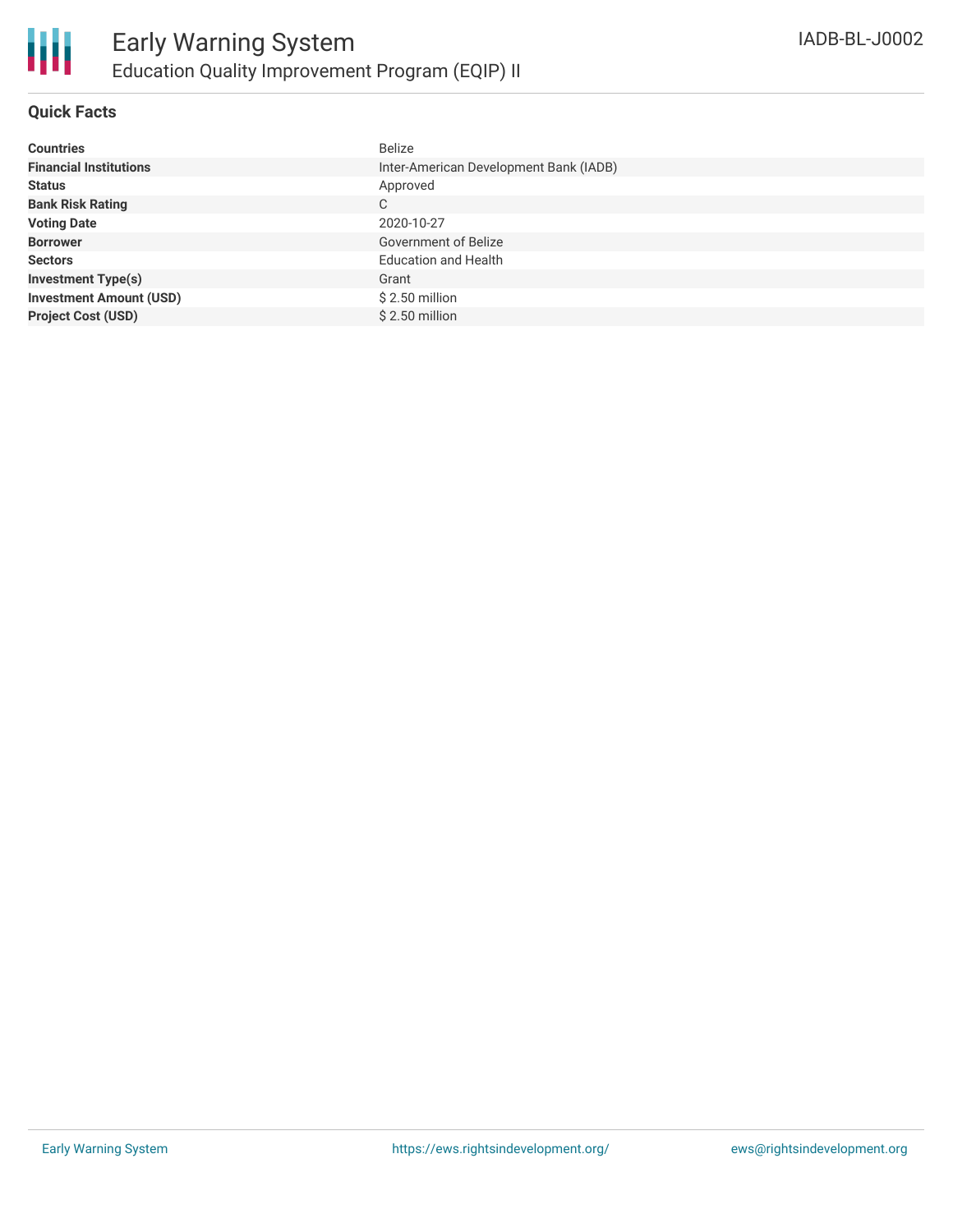

#### **Project Description**

The main objective of EQIP II is to improve the quality and gender equity of education at the primary and secondary levels, with a special focus on innovation in Science Technology Engineering Arts and Mathematics (STEAM) education. This general objective will be pursued by achieving the following specific objectives: (i) Improve the quality of primary school teachers by expanding the inquiry- and problem-based learning approach; (ii) Improve the quality of secondary education teachers by improving teaching practices with a focus on student-centered science and mathematics learning; and (iii) promote gendersensitive STEAM teaching.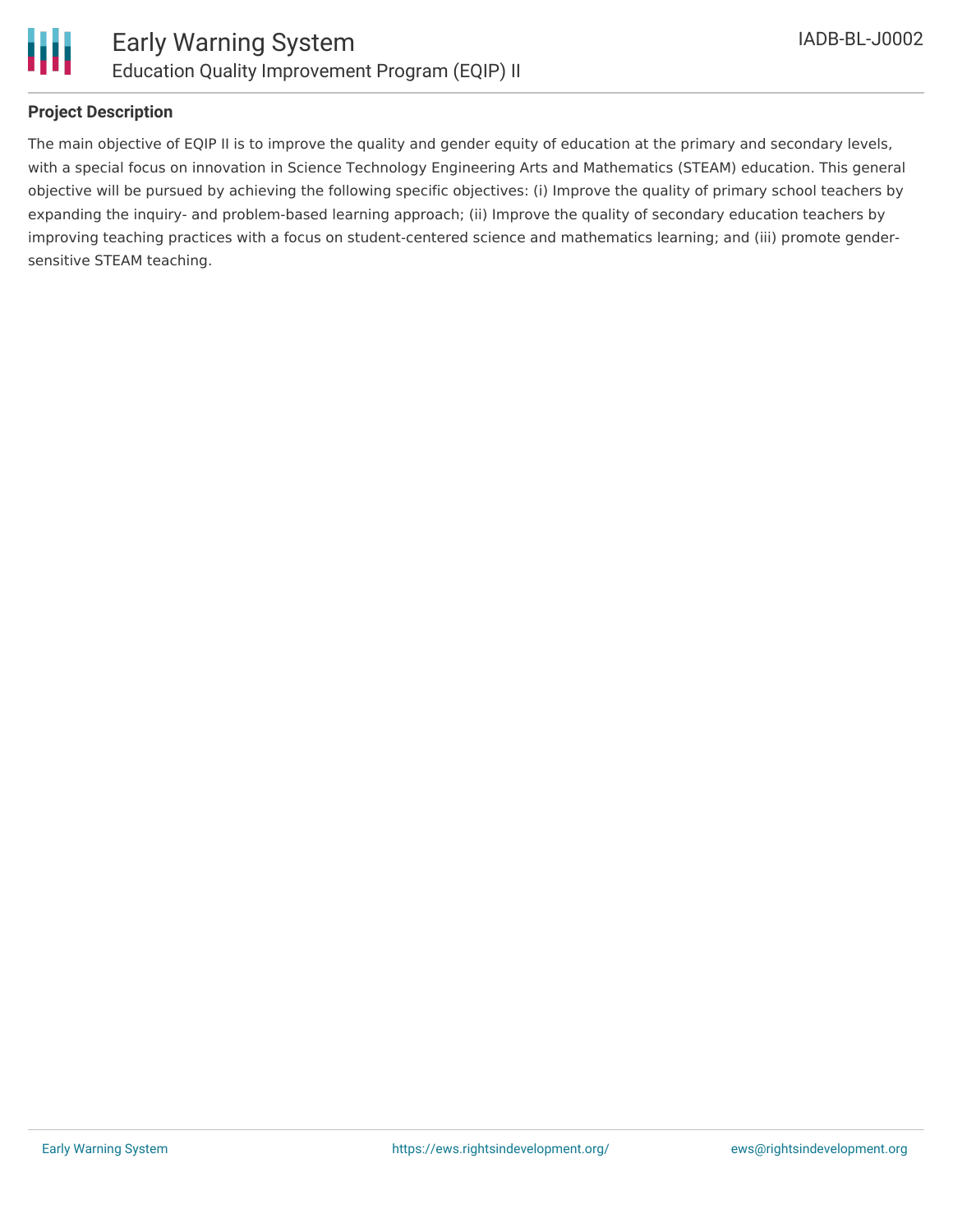

#### **Investment Description**

• Inter-American Development Bank (IADB)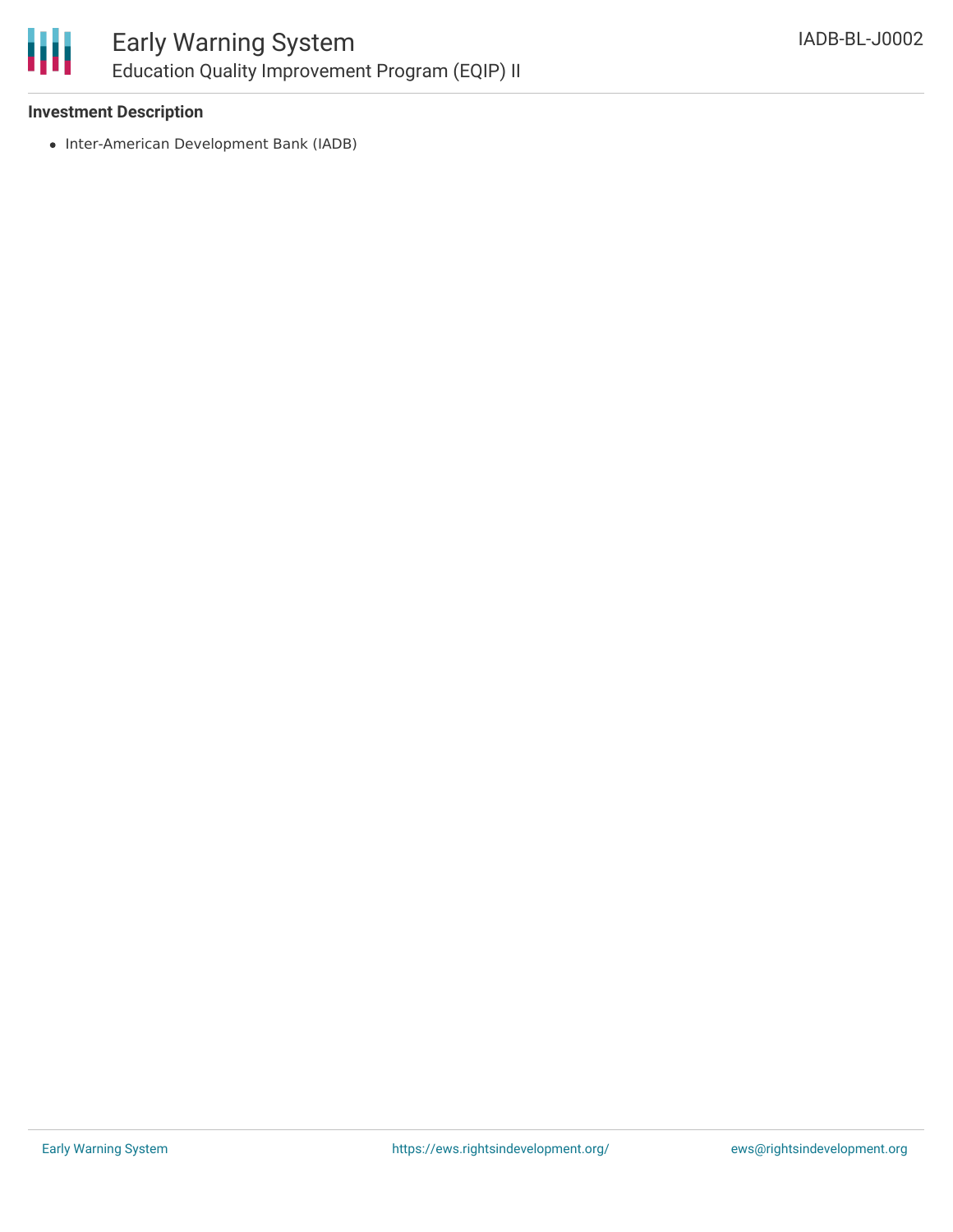

#### **Contact Information**

#### ACCOUNTABILITY MECHANISM OF IADB

The Independent Consultation and Investigation Mechanism (MICI) is the independent complaint mechanism and fact-finding body for people who have been or are likely to be adversely affected by an Inter-American Development Bank (IDB) or Inter-American Investment Corporation (IIC)-funded project. If you submit a complaint to MICI, they may assist you in addressing the problems you raised through a dispute-resolution process with those implementing the project and/or through an investigation to assess whether the IDB or IIC is following its own policies for preventing or mitigating harm to people or the environment. You can submit a complaint by sending an email to MICI@iadb.org. You can learn more about the MICI and how to file a complaint at http://www.iadb.org/en/mici/mici,1752.html (in English) or http://www.iadb.org/es/mici/mici,1752.html (Spanish).